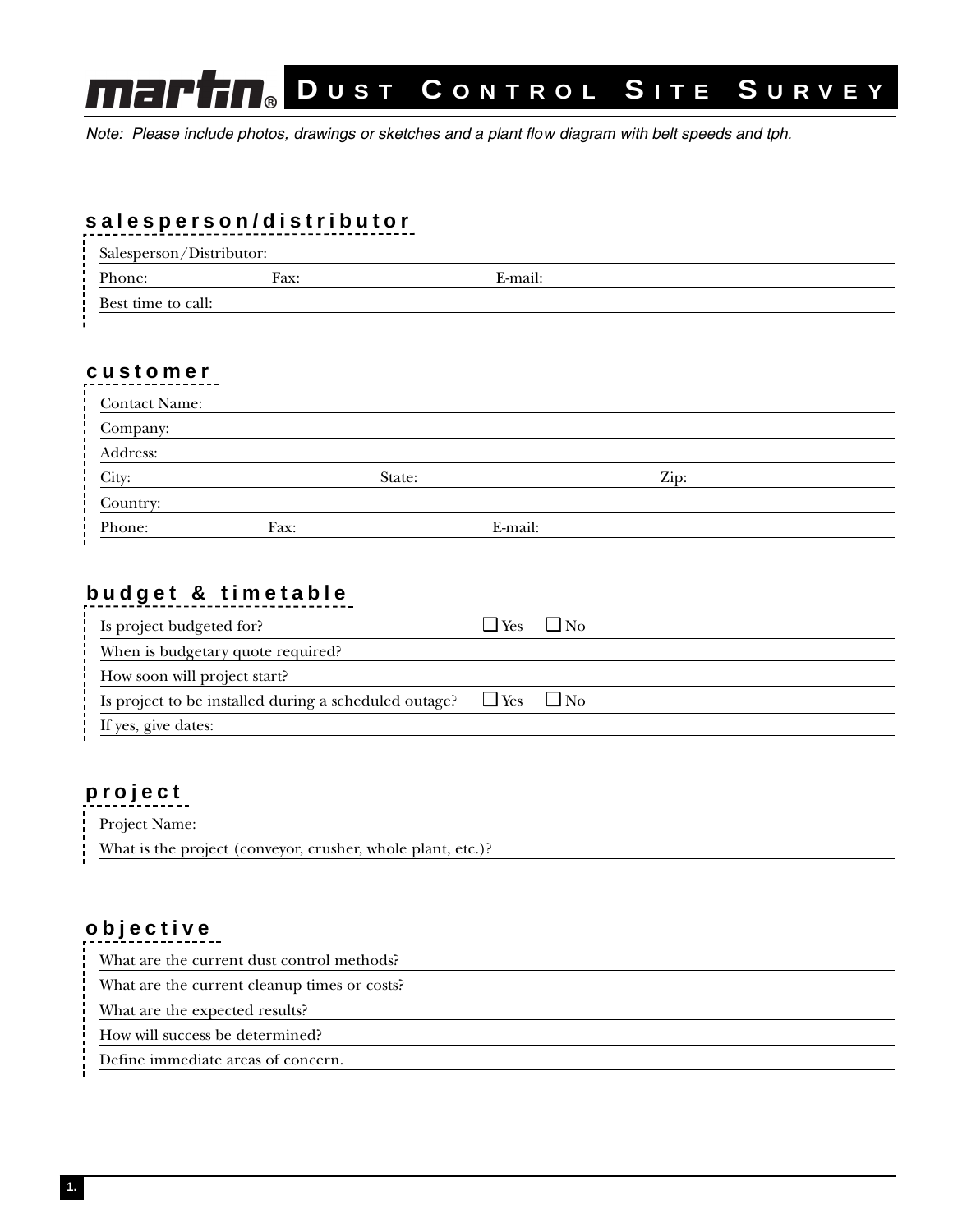# **site conditions**

| What is ambient temperature $(F,C)$ ?                          | Maximum | Minimum |
|----------------------------------------------------------------|---------|---------|
| Will freeze control be required?                               |         |         |
| What is annual rain/snowfall in this area $(in, cm)$ ?         |         |         |
| Is wind a problem?                                             |         |         |
| What is wind speed (mph, $m/s$ )?                              | Average | Maximum |
| What is prevailing wind direction?                             |         |         |
| What are the present airborne dust emission levels $(mg/m3)$ ? |         |         |

### **material**

| What is the material being handled?                               |
|-------------------------------------------------------------------|
| What is the moisture content range of the material $(\%)$ ?       |
| What is the bulk density (lb/cu/ft, kg/cu/m)?                     |
| Can water be used on this material?                               |
| Can chemical surfactants be used on this material?                |
| Does material get sticky when wet?                                |
| How is material being handled?                                    |
| How may tons per hour are being handled?                          |
| Is the material flow continuous or intermittent?                  |
| How many times is the material being handled, crushed, etc.?      |
| Is the material toxic, radioactive, reactive, or explosive?       |
| What is the maximum material temperature (F,C) for belt cleaners? |

# **crushers**

| What type is the primary crusher (jaw, gyro, cone, impact)?   |         |
|---------------------------------------------------------------|---------|
| What is the primary crusher's rated capacity (tph)?           |         |
| What is the material size? Minimum                            | Maximum |
| What is the air velocity out of primary crusher discharge?    |         |
| What type is the secondary crusher (jaw, gyro, cone, impact)? |         |
| What is the secondary crusher's rated capacity (tph)?         |         |
| What is the material size? Minimum                            | Maximum |
| What is the air velocity out of secondary crusher discharge?  |         |
| What type is the tertiary crusher (jaw, gyro, cone, impact)?  |         |
| What is the tertiary crusher's rated capacity (tph)?          |         |
| What is the material size? Minimum                            | Maximum |
| What is the air velocity out of tertiary crusher discharge?   |         |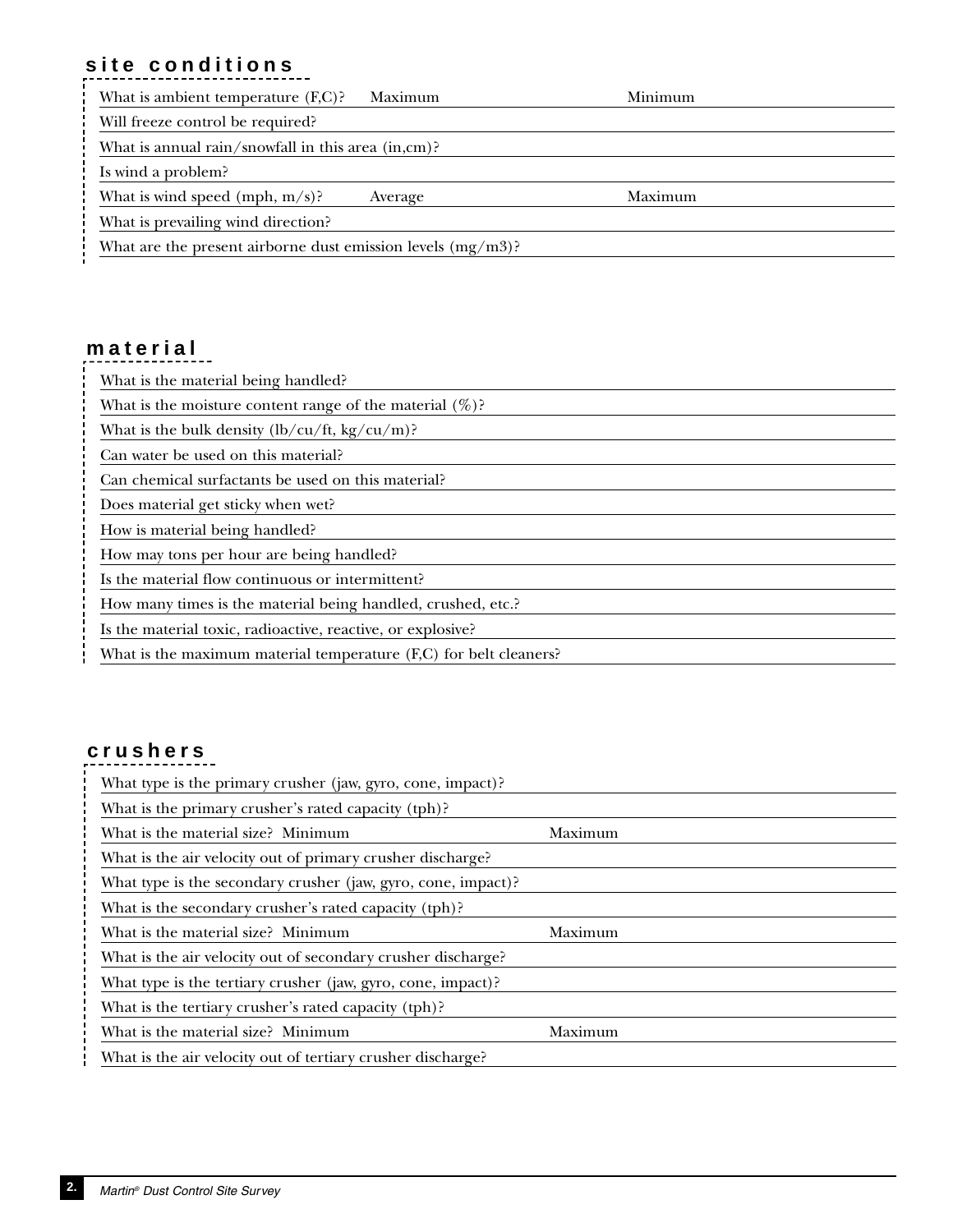#### **conveyors, vibratory feeders**

| Belt width (in,cm):                                             |       |
|-----------------------------------------------------------------|-------|
| Belt speed $(fpm,m/s)$ :                                        |       |
| Length of belt $(ft,m)$ :                                       |       |
| Incline angle of belt:                                          |       |
| Tons per hour handled:                                          |       |
| Conveyor type (reversing, tripper, stacker):                    |       |
| Belt fed by:                                                    |       |
| Belt feeds to:                                                  |       |
| Belt run time (hours per day):                                  |       |
| Number of load zones:                                           |       |
| Distance between load zones:                                    |       |
| Does this belt have good skirting on it?                        |       |
| Does this belt have exit curtains on it?                        |       |
| Are there belt cleaners installed on this belt?                 | Type: |
| What is the material drop height from belt?                     |       |
| What is the air velocity at head chute discharge (fpm, $m/s$ )? |       |

# **site utilities**

Air supply (psi,cfm)(bar, cu.dm/sec):

*Note: air supply to be 80-110 psi, 80 cfm dynamic*

Is the air supply dry and filtered?

Are there problems with low air pressure/water in the lines?

How close is air supply to control cabinet (ft,m)?

Is anything else operating off this air supply?

Electric supply (voltage, phase, hertz):

*Note: Required supply is 110v. Note: Customer to do ALL electrical tie-in.*

Does electric supply have voltage drops, spikes, etc.?

How close is electricity supply to application (ft,m)?

Does the dust control equipment have to be explosion-proof?

What is the National Electric Code rating (division,class,group)?

# **service & support**

How will service/support be handled?

How will spare parts be handled?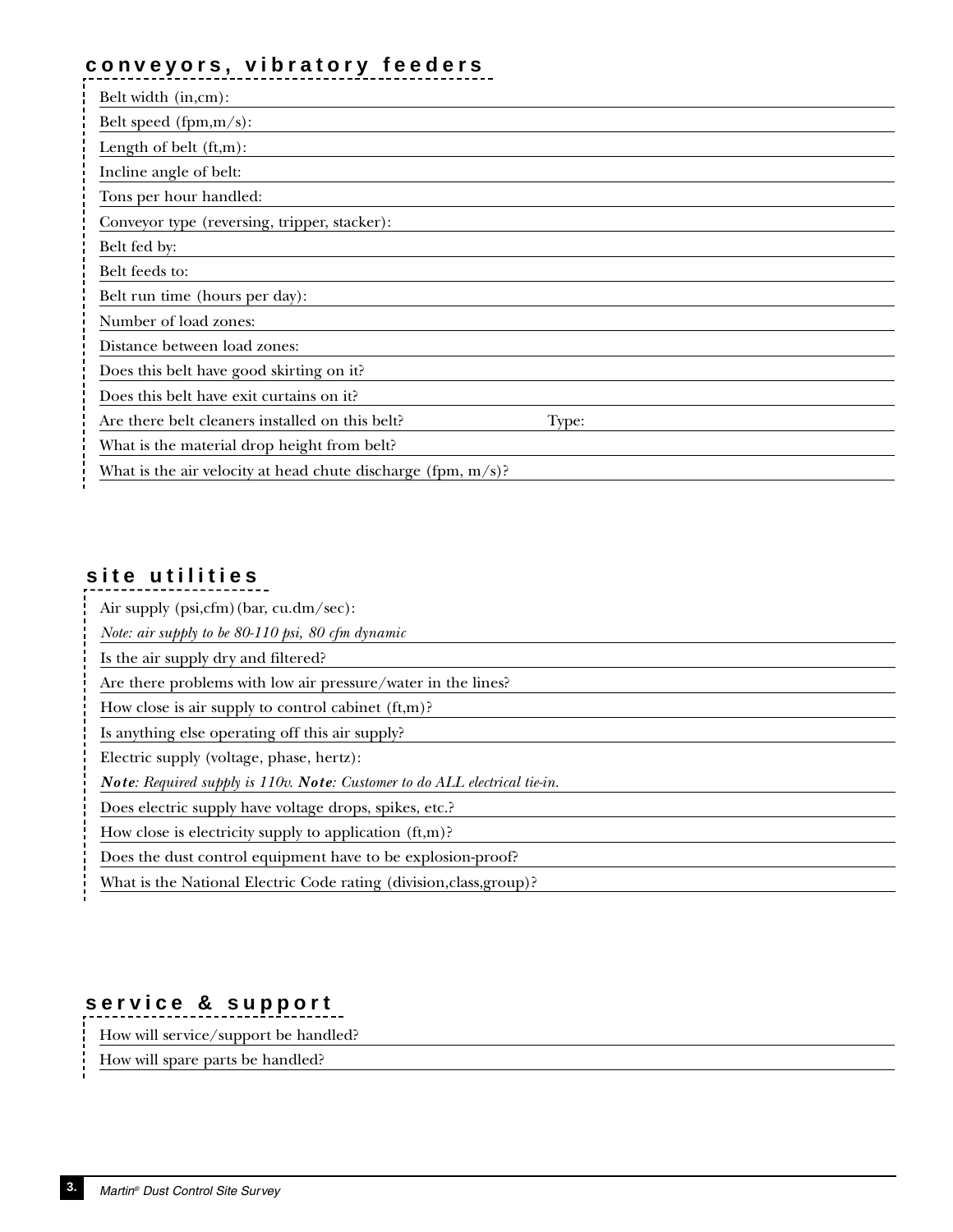# **plant layout**

Sketch plant layout to allow trailer or permanent equipment to be more complete when it arrives.

Specify proposed locations of tanks, control modules, foamers, nozzles, sensors, etc.

#### **dimension variables**

| <b>Dimension</b>        |   |              | <b>Conveyor Number</b> |   |           |
|-------------------------|---|--------------|------------------------|---|-----------|
| <b>Variables</b>        | 1 | $\mathbf{2}$ | 3                      | 4 | ${\bf 5}$ |
| $\overline{\mathbf{A}}$ |   |              |                        |   |           |
| $\overline{\mathbf{B}}$ |   |              |                        |   |           |
| $\overline{\mathsf{c}}$ |   |              |                        |   |           |
| D                       |   |              |                        |   |           |
| E                       |   |              |                        |   |           |
| F                       |   |              |                        |   |           |
| $\overline{\mathsf{G}}$ |   |              |                        |   |           |
| $\overline{\mathsf{H}}$ |   |              |                        |   |           |
|                         |   |              |                        |   |           |
| J                       |   |              |                        |   |           |
| $\overline{\mathsf{K}}$ |   |              |                        |   |           |
|                         |   |              |                        |   |           |
| M                       |   |              |                        |   |           |
| N                       |   |              |                        |   |           |
| $\overline{\mathbf{o}}$ |   |              |                        |   |           |
| $\overline{\mathsf{P}}$ |   |              |                        |   |           |

Refer to page 5 for dimension variables.